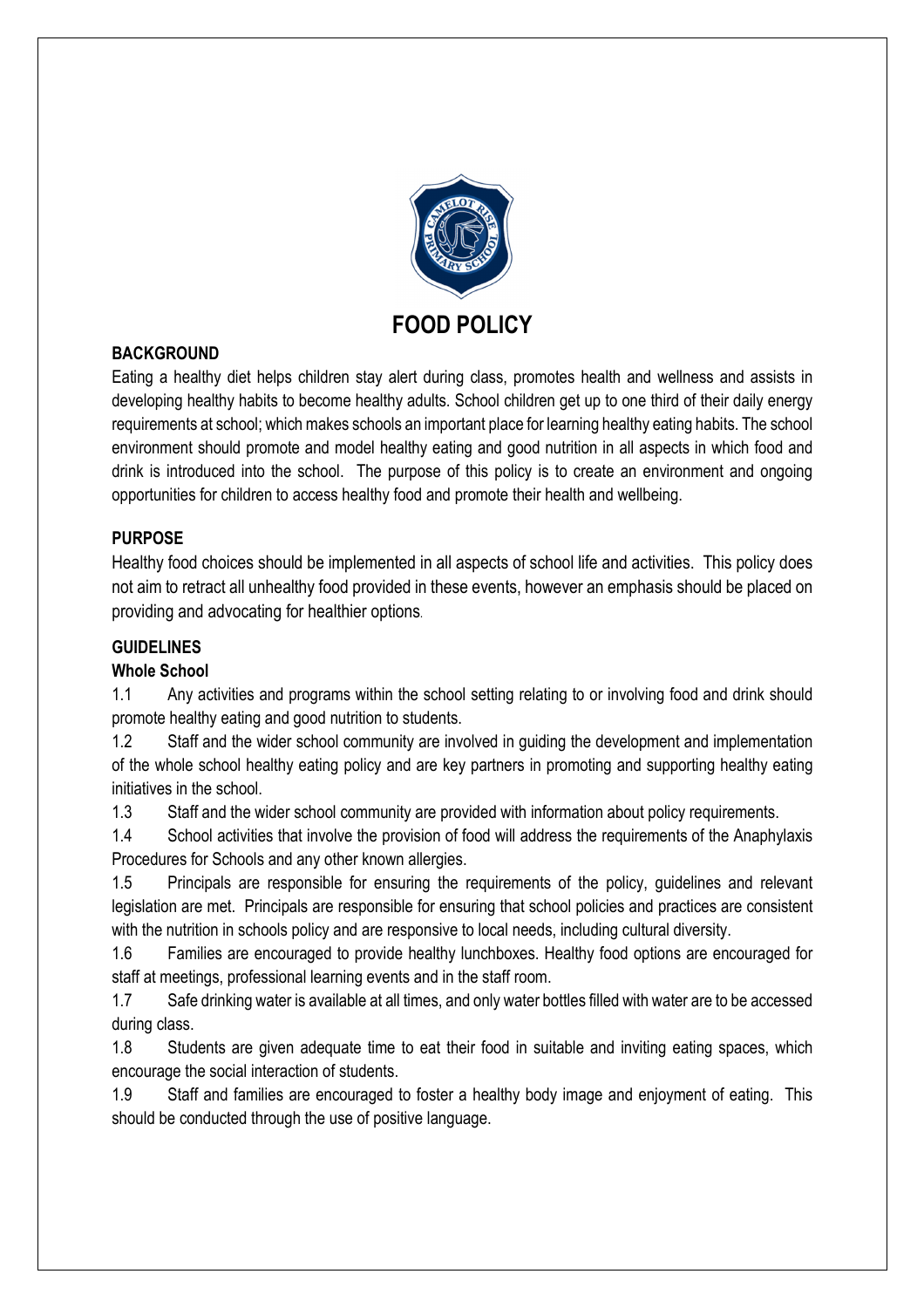1.10 The school respects and celebrates the cultural diversity of its community through recognising and valuing cultural and traditional beliefs about food.

1.11 Staff are supported to access resources, tools and professional learning to enhance their knowledge and capacity to promote healthy eating across the curriculum.

1.12 Families are encouraged to be involved in healthy eating initiatives at school.

1.13 Caffeinated drinks are not to be provided to, or sold to students.

# Procedure 2- School Canteen

2.1 Canteen should work toward providing >50% green, <50% amber and 0% red food categories sold at school; to comply with standards set out by The Healthy Eating Advisory Service which is supported by the Victorian Government and partners.

2.2. All sugar sweetened drinks that are categorised in the occasional (red) food categories outlined in the Go for your life- food categories document, are not permitted for sale in school canteens.

2.3 Canteen staff will ensure canteen operations and food items are reviewed bi-annually to ensure that the recommended food items are present in their correct proportions (see 2.1).

2.4 Where possible Camelot Rise Primary School use wholemeal breads when preparing food through the canteen.

## Procedure 3- School Events

3.1 Where school activities involve the provision of food and drink to the wider school community, consideration should be given to modelling and promoting healthy eating.

3.2 School activities that involve the provision of food and drink to students should aim to be consistent with the Go for your life- food categories document.

3.3 Off site school activities that involve the provision of food and drink to students, including excursions, camps and school functions should consistent of mostly green and amber categories outlined in the Go for your life- food categories document. Green food choices should be the most abundant food category.

3.4 Class parties should focus on ensuring healthy options are available based on the traffic light system. No soft drinks or caffeinated drinks are to used.

## Procedure 4- Fundraising

4.1 Fundraising Organiser will endeavour to use fundraising items will comply with green and amber category foods, set out by the Healthy Eating Advisory Service (2.1)

4.2 Only undertake 3 fundraisers or novelty meal days using red category foods per year.

4.3b Chocolate or confectionery drives will be limited to no more than one per year, and the discretion of School Council. Families will not be pressured to take boxes of chocolate/confectionery and families will receive a maximum of one box each. Families will be given the choice of donating the amount equivalent to the profit from a box of chocolates but not take the box.

4.4 Where possible the school will use local produce when fundraising to support the local community and supports our local fruit and vegetable industry.

4.5 Every opportunity will be taken to improve the healthiness of the food provided as a fund raiser. For example using wholemeal bread where possible, selling juice or smoothies instead of soft drink.